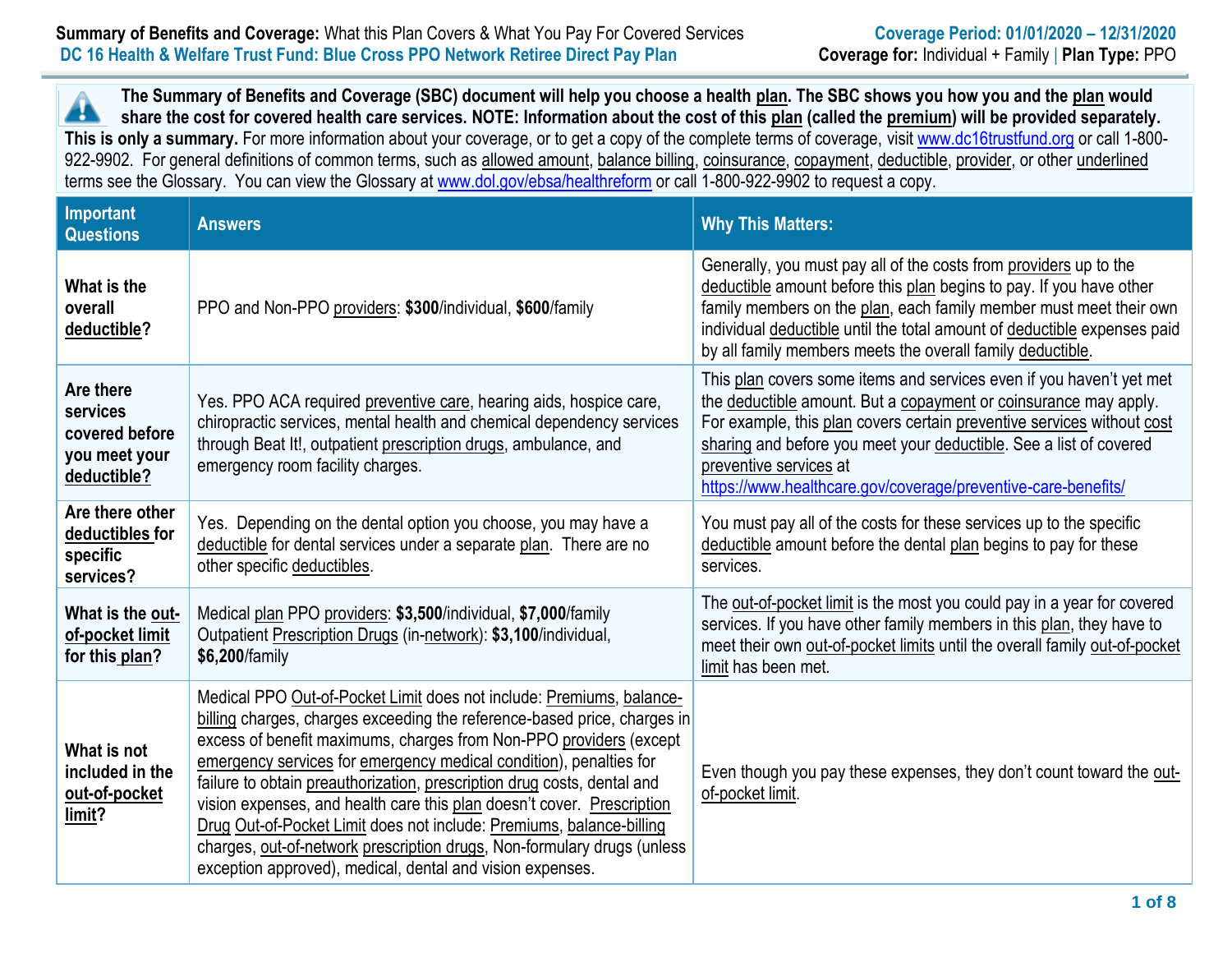| Important<br><b>Questions</b>                             | <b>Answers</b>                                                                                                                                                                                                                                                                                                             | <b>Why This Matters:</b>                                                                                                                                                                                                                                                                                                                                                                                                                                                                |
|-----------------------------------------------------------|----------------------------------------------------------------------------------------------------------------------------------------------------------------------------------------------------------------------------------------------------------------------------------------------------------------------------|-----------------------------------------------------------------------------------------------------------------------------------------------------------------------------------------------------------------------------------------------------------------------------------------------------------------------------------------------------------------------------------------------------------------------------------------------------------------------------------------|
| Will you pay<br>less if you use<br>a network<br>provider? | Yes. See www.anthem.com/ca or call the Trust Fund Office at 1-800-<br>922-9902 for a list of PPO providers. For a list of Anthem Blue Card<br>providers outside of California see www.bluecares.com or call 1-800-<br>810-2583. For mental health and chemical dependency benefits,<br>contact Beat It! at 1-800-828-3939. | This plan uses a provider network. You will pay less if you use a<br>provider in the plan's network. You will pay the most if you use an out-<br>of-network provider, and you might receive a bill from a provider for the<br>difference between the provider's charge and what your plan pays<br>(balance billing). Be aware your network provider might use an out-of-<br>network provider for some services (such as lab work). Check with<br>your provider before you get services. |
| Do you need a<br>referral to see a<br>specialist?         | No. However, preauthorization from Care Counseling is required to<br>receive the highest level of benefits. Please call Care Counseling at 1-<br>800-999-1999 for more information.                                                                                                                                        | You can see the specialist you choose without a referral.                                                                                                                                                                                                                                                                                                                                                                                                                               |

 $\triangle$ 

All **copayment** and **coinsurance** costs shown in this chart are after your **deductible** has been met, if a **deductible** applies.

| <b>What You Will Pay</b><br><b>Common</b>                       |                                                     | <b>Limitations, Exceptions, &amp; Other Important</b>                                                                                            |                                                    |                                                                                                                                                                                                               |
|-----------------------------------------------------------------|-----------------------------------------------------|--------------------------------------------------------------------------------------------------------------------------------------------------|----------------------------------------------------|---------------------------------------------------------------------------------------------------------------------------------------------------------------------------------------------------------------|
| <b>Medical Event</b>                                            | <b>Services You May Need</b>                        | <b>PPO Provider</b><br>(You will pay the least)                                                                                                  | <b>Non-PPO Provider</b><br>(You will pay the most) | <b>Information</b>                                                                                                                                                                                            |
|                                                                 | Primary care visit to treat<br>an injury or illness | \$20 copayment/visit                                                                                                                             | 50% coinsurance plus balance<br>billing.           | None.                                                                                                                                                                                                         |
| If you visit a<br>health care<br>provider's<br>office or clinic | Specialist visit                                    | \$20 copayment/visit (reimbursed<br>if you call the Care Counseling<br>program before the service is<br>obtained). Deductible does not<br>apply. | 50% coinsurance plus balance<br>billing.           | None.                                                                                                                                                                                                         |
|                                                                 | Preventive care/screening/<br>immunization          | No charge, deductible does not<br>apply.                                                                                                         | 50% coinsurance plus balance<br>billing.           | You may have to pay for services that aren't<br>preventive. Ask your provider if the services<br>needed are preventive. Then check what your<br>plan will pay for.                                            |
| If you have a                                                   | Diagnostic test (x-ray,<br>blood work)              | \$20 copayment/procedure<br>(reimbursed if you call the Care<br>Counseling program before the<br>service is obtained).                           | 50% coinsurance plus balance<br>billing.           | Lab services obtained in a provider's office but<br>sent to a free-standing lab for processing<br>require a separate lab copayment (unless<br>preauthorization from Care Counseling<br>Services is obtained). |
| test                                                            | Imaging (CT/PET scans,<br>MRI <sub>s</sub> )        | \$20 copayment/provider/visit<br>(reimbursed if you call the Care<br>Counseling program before the<br>service is obtained).                      | 50% coinsurance plus balance<br>billing.           | None.                                                                                                                                                                                                         |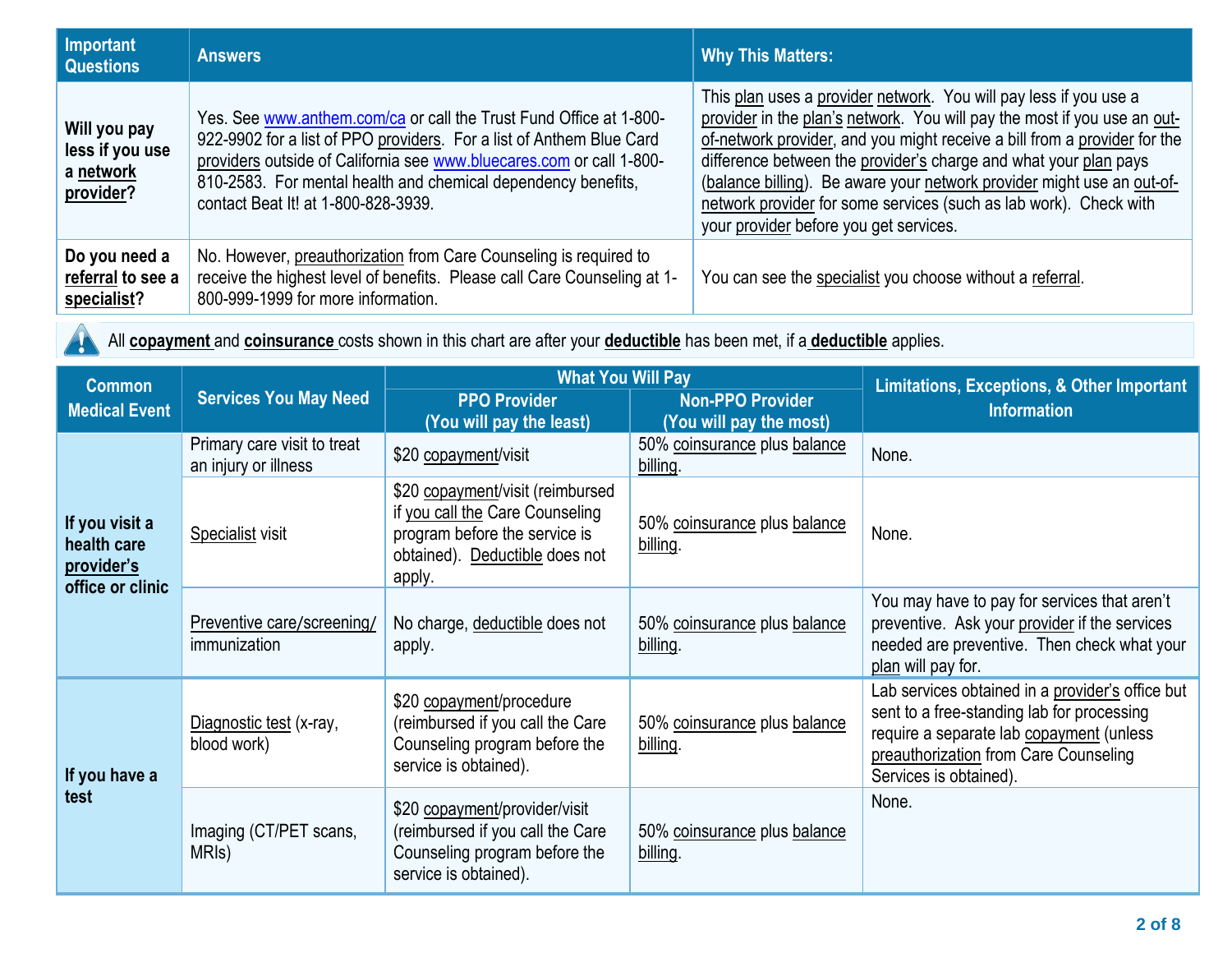| <b>Common</b>                                                                                                                                         |                                                   | <b>What You Will Pay</b>                                                                                           |                                                                                                                                                                                                                                    | <b>Limitations, Exceptions, &amp; Other Important</b>                                                                                                                                                                                                                                                                                                                                                                                                                                                                                                                                                                                                                              |  |
|-------------------------------------------------------------------------------------------------------------------------------------------------------|---------------------------------------------------|--------------------------------------------------------------------------------------------------------------------|------------------------------------------------------------------------------------------------------------------------------------------------------------------------------------------------------------------------------------|------------------------------------------------------------------------------------------------------------------------------------------------------------------------------------------------------------------------------------------------------------------------------------------------------------------------------------------------------------------------------------------------------------------------------------------------------------------------------------------------------------------------------------------------------------------------------------------------------------------------------------------------------------------------------------|--|
| <b>Medical Event</b>                                                                                                                                  | <b>Services You May Need</b>                      | <b>PPO Provider</b>                                                                                                | <b>Non-PPO Provider</b>                                                                                                                                                                                                            | <b>Information</b>                                                                                                                                                                                                                                                                                                                                                                                                                                                                                                                                                                                                                                                                 |  |
|                                                                                                                                                       |                                                   | (You will pay the least)                                                                                           | (You will pay the most)                                                                                                                                                                                                            |                                                                                                                                                                                                                                                                                                                                                                                                                                                                                                                                                                                                                                                                                    |  |
| If you need<br>drugs to treat<br>your illness or<br>condition<br>More information<br>about<br>prescription<br><u>drug coverage</u><br>is available at | Formulary drugs                                   | Retail (30-day supply): \$4<br>copayment/fill<br>Mail Order (90-day supply): \$8<br>copayment/fill                 | You must pay 100% of the cost<br>at the time of purchase, and<br>submit a claim for<br>reimbursement. The Plan will<br>reimburse the cost of the drug if<br>filled at an in-network<br>pharmacy, less the applicable<br>copayment. | • Deductible does not apply. Your cost sharing<br>counts toward the out-of-pocket limit for<br>prescription drugs.<br>$\bullet$ If the cost of the drug is less than the<br>copayment, you pay just the drug cost.<br>• No charge for FDA-approved generic<br>contraceptives (or brand name contraceptives<br>if a generic is medically inappropriate).<br>• Your provider can request a formulary<br>exception if you are not able to take a<br>formulary drug.                                                                                                                                                                                                                   |  |
| www.welldynerx.<br>com or call 1-                                                                                                                     | Non-Formulary drugs                               | Not covered                                                                                                        | Not covered                                                                                                                                                                                                                        | You pay 100% of these drugs, even in-network<br>(unless an exception is approved by the PBM).                                                                                                                                                                                                                                                                                                                                                                                                                                                                                                                                                                                      |  |
| 888-479-2000.                                                                                                                                         | <b>Specialty drugs</b>                            | \$20 copayment/fill, plus 20%<br>coinsurance.                                                                      | Not covered                                                                                                                                                                                                                        | Physician administered drugs and infusion<br>drugs provided under a Home Health program<br>require preauthorization to avoid nonpayment.                                                                                                                                                                                                                                                                                                                                                                                                                                                                                                                                           |  |
| If you have<br>outpatient<br>surgery                                                                                                                  | Facility fee (e.g.,<br>ambulatory surgery center) | \$20 copayment/visit (reimbursed<br>if you call the Care Counseling<br>program before the service is<br>obtained). | <b>Ambulatory Surgical Center:</b><br>25% coinsurance plus balance<br>billing.<br>Outpatient Hospital: 50%<br>coinsurance plus balance<br>billing.                                                                                 | • Preauthorization of elective surgery at an<br>ambulatory surgery center is required to avoid<br>a 25% penalty.<br>• Arthroscopies, cataract surgery, and<br>colonoscopies performed in an outpatient<br>hospital setting are subject to a maximum<br>allowed charge for the facility fee of \$6,000<br>per arthroscopy, \$2,000 per cataract surgery,<br>and \$1,500 per colonoscopy. (These limits do<br>not apply to surgery in an ambulatory surgery<br>center.)<br>• Non-PPO facility fee for arthroscopy, cataract<br>surgery, and colonoscopy are subject to a<br>maximum payment of \$350.<br>• Charges over these limits do not count toward<br>the out-of-pocket limit. |  |
|                                                                                                                                                       | Physician/surgeon fees                            | \$20 copayment/visit (reimbursed<br>if you call the Care Counseling<br>program before service is<br>obtained).     | 50% coinsurance plus balance<br>billing.                                                                                                                                                                                           | None.                                                                                                                                                                                                                                                                                                                                                                                                                                                                                                                                                                                                                                                                              |  |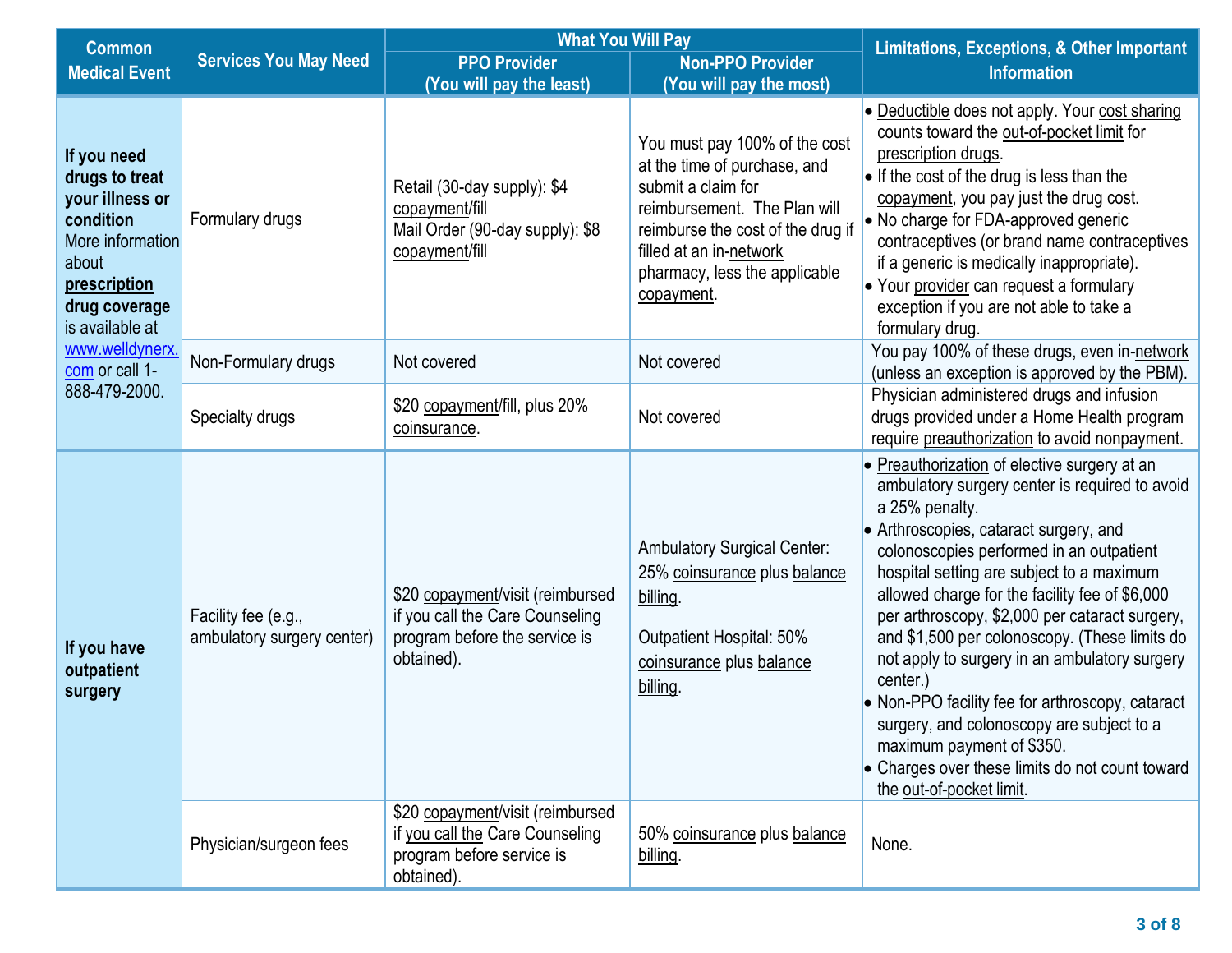| <b>Common</b>                                    |                                                                                                                                   | <b>What You Will Pay</b>                                                                                                                               |                                                                                                                                                                                  | <b>Limitations, Exceptions, &amp; Other Important</b><br><b>Information</b>                                                                                                                                                                                                                                                                                                                    |  |
|--------------------------------------------------|-----------------------------------------------------------------------------------------------------------------------------------|--------------------------------------------------------------------------------------------------------------------------------------------------------|----------------------------------------------------------------------------------------------------------------------------------------------------------------------------------|------------------------------------------------------------------------------------------------------------------------------------------------------------------------------------------------------------------------------------------------------------------------------------------------------------------------------------------------------------------------------------------------|--|
| <b>Medical Event</b>                             | <b>Services You May Need</b>                                                                                                      | <b>PPO Provider</b>                                                                                                                                    | <b>Non-PPO Provider</b>                                                                                                                                                          |                                                                                                                                                                                                                                                                                                                                                                                                |  |
|                                                  |                                                                                                                                   | (You will pay the least)                                                                                                                               | (You will pay the most)                                                                                                                                                          |                                                                                                                                                                                                                                                                                                                                                                                                |  |
|                                                  | Emergency room care                                                                                                               | \$100 copayment/visit.<br>Deductible does not apply.                                                                                                   | \$100 copayment/ visit, plus<br>balance billing. Deductible<br>does not apply.                                                                                                   | Copayment waived if transported to the<br>hospital by professional ambulance or if you<br>are admitted to the hospital directly from the<br>emergency room. Physician/professional<br>services may be billed separately.                                                                                                                                                                       |  |
| If you need<br>immediate<br>medical<br>attention | <b>Emergency medical</b><br>transportation                                                                                        | \$100 copayment/trip.<br>Deductible<br>does not apply.                                                                                                 | \$100 copayment/ trip plus<br>balance billing. Deductible<br>does not apply.                                                                                                     | Covered only where patient's medical<br>condition requires paramedic support, and to<br>the first hospital where treatment is given.<br>Physician/professional services may be billed<br>separately.                                                                                                                                                                                           |  |
|                                                  | \$20 copayment/visit (reimbursed<br>if you call the Care Counseling<br>Urgent care<br>program before the service is<br>obtained). | 50% coinsurance plus balance<br>billing.                                                                                                               | Physician/professional services may be billed<br>separately.                                                                                                                     |                                                                                                                                                                                                                                                                                                                                                                                                |  |
| If you have a<br>hospital stay                   | Facility fee (e.g., hospital<br>room)                                                                                             | 20% coinsurance (no charge if<br>condition is life threatening and<br>you are admitted through the<br>emergency room until medically<br>safe to move). | 50% coinsurance (no charge<br>except balance billing if<br>condition is life threatening and<br>you are admitted through the<br>emergency room until medically<br>safe to move). | • Non-emergency admission requires<br>preauthorization from Anthem to avoid a 25%<br>penalty.<br>• Total hip or total knee replacement surgeries<br>performed within the state of California are<br>subject to a maximum facility fee allowed<br>charge of \$30,000 per surgery.<br>• Charges over plan limits do not count toward<br>the out-of-pocket limit.<br>• Semi-private room covered. |  |
|                                                  | Physician/surgeon fees                                                                                                            | No charge.                                                                                                                                             | 50% coinsurance plus balance<br>billing.                                                                                                                                         | None.                                                                                                                                                                                                                                                                                                                                                                                          |  |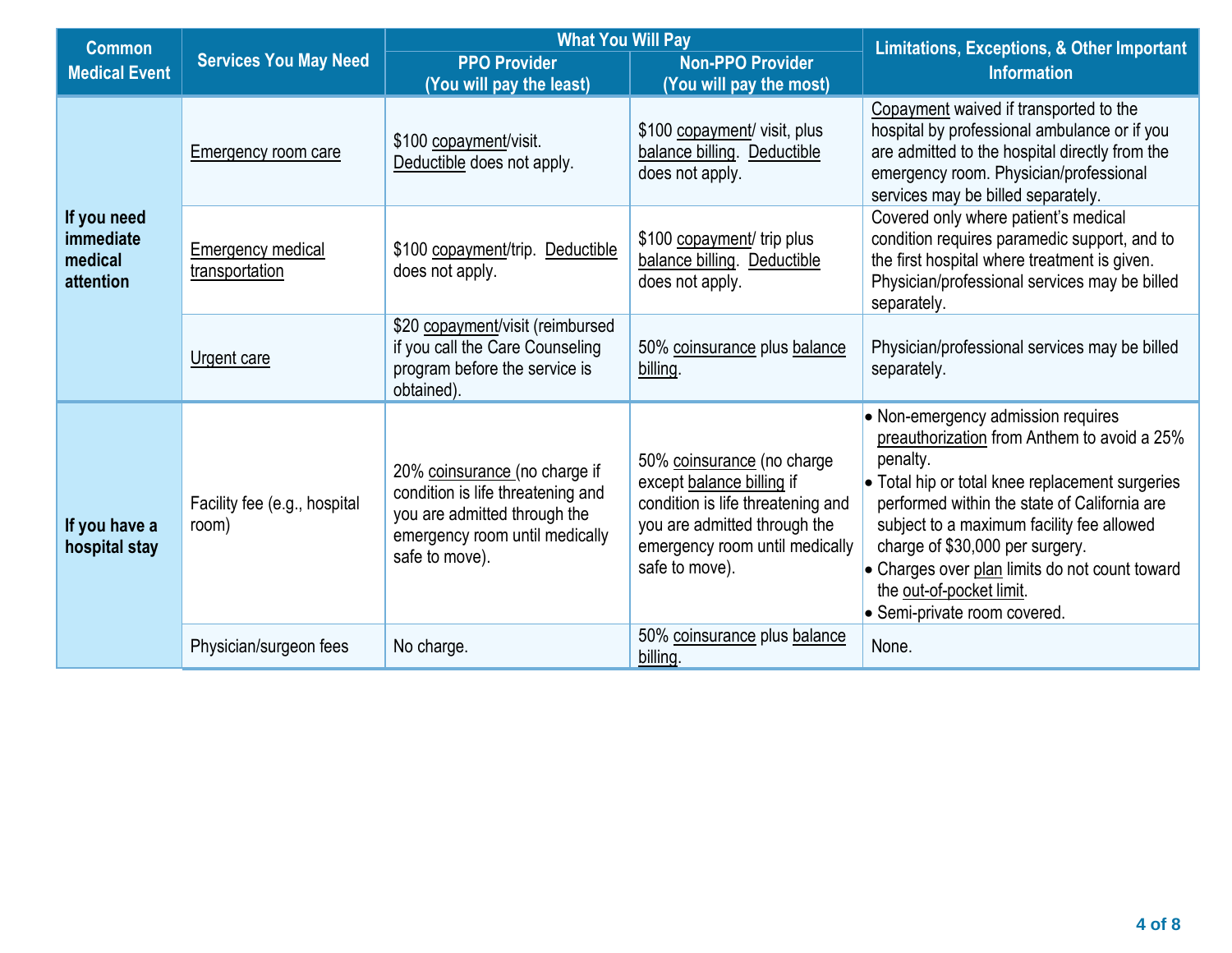| <b>Common</b>                                                                |                                              | <b>What You Will Pay</b>                                                                                                                                                                                                                                                                                                                                         |                                                                                                                                                                                  | <b>Limitations, Exceptions, &amp; Other Important</b>                                                                                                                                   |  |
|------------------------------------------------------------------------------|----------------------------------------------|------------------------------------------------------------------------------------------------------------------------------------------------------------------------------------------------------------------------------------------------------------------------------------------------------------------------------------------------------------------|----------------------------------------------------------------------------------------------------------------------------------------------------------------------------------|-----------------------------------------------------------------------------------------------------------------------------------------------------------------------------------------|--|
| <b>Medical Event</b>                                                         | <b>Services You May Need</b>                 | <b>PPO Provider</b>                                                                                                                                                                                                                                                                                                                                              | <b>Non-PPO Provider</b>                                                                                                                                                          | <b>Information</b>                                                                                                                                                                      |  |
|                                                                              |                                              | (You will pay the least)                                                                                                                                                                                                                                                                                                                                         | (You will pay the most)                                                                                                                                                          |                                                                                                                                                                                         |  |
| If you need                                                                  | <b>Outpatient services</b>                   | Anthem: Office visits: No<br>charge, deductible does not<br>apply.<br>All other: No charge.<br>Beat It!: No charge, deductible<br>does not apply.                                                                                                                                                                                                                | 50% coinsurance plus balance<br>billing.                                                                                                                                         | Deductible does not apply to Beat It!.                                                                                                                                                  |  |
| mental health,<br>behavioral<br>health, or<br>substance<br>abuse<br>services | Inpatient services                           | Anthem: 20% coinsurance (no<br>charge if condition is life<br>threatening and you are admitted<br>through the emergency room<br>until medically safe to move).<br>Beat It!: 20% coinsurance (no<br>charge if condition is life<br>threatening and you are admitted<br>through the emergency room<br>until medically safe to move).<br>Deductible does not apply. | 50% coinsurance (no charge<br>except balance billing if<br>condition is life threatening and<br>you are admitted through the<br>emergency room until medically<br>safe to move). | Non-emergency admission requires<br>preauthorization from Anthem or Beat It!.<br>Deductible does not apply to Beat It!.                                                                 |  |
|                                                                              | Office visits                                | \$20 copayment/visit (reimbursed<br>if you callthe Care Counseling<br>program before the service is<br>obtained). Deductible does not<br>apply.                                                                                                                                                                                                                  | 50% coinsurance plus balance<br>billing.                                                                                                                                         | • Cost sharing does not apply for preventive<br>services.<br>• Maternity care may include tests and services<br>described somewhere else in the SBC (i.e.,<br>ultrasound).              |  |
| If you are<br>pregnant                                                       | Childbirth/delivery<br>professional services | No charge.                                                                                                                                                                                                                                                                                                                                                       | 50% coinsurance plus balance<br>billing                                                                                                                                          | None.                                                                                                                                                                                   |  |
|                                                                              | Childbirth/delivery facility<br>services     | 20% coinsurance (no charge if<br>condition is life threatening and<br>you are admitted through the<br>emergency room until medically<br>safe to move).                                                                                                                                                                                                           | 50% coinsurance (no charge<br>except balance billing if<br>condition is life threatening and<br>you are admitted through the<br>emergency room until medically<br>safe to move). | Semi-private room covered.<br>Hospital stay of more than 48 hours for vaginal<br>delivery or 96 hours for C-section requires<br>preauthorization from Anthem to avoid a 25%<br>penalty. |  |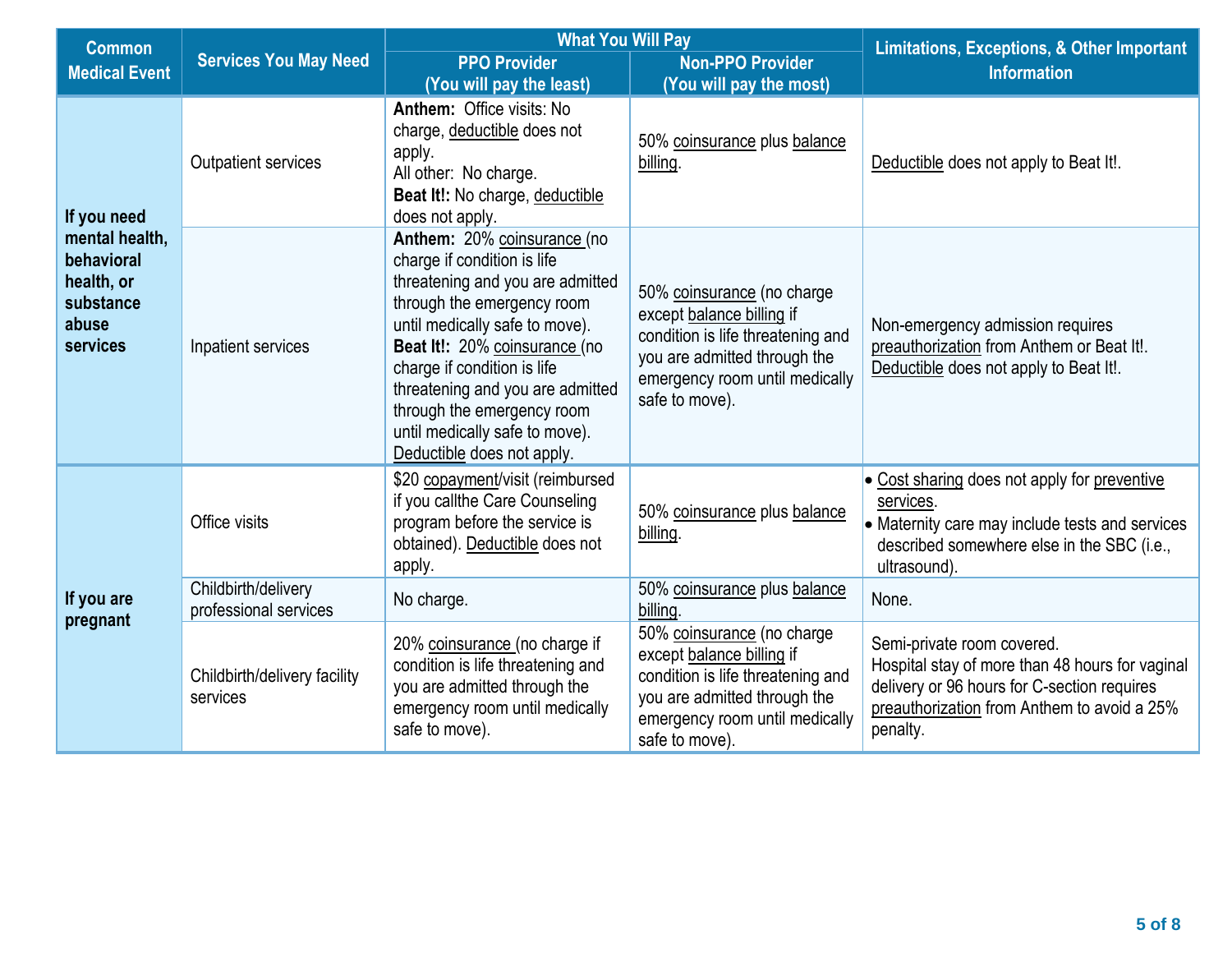| <b>Common</b>                                          |                              | <b>What You Will Pay</b>                                                                                                                                                |                                                                                                                                                                                  | <b>Limitations, Exceptions, &amp; Other Important</b>                                                                                                                                                                                                           |  |
|--------------------------------------------------------|------------------------------|-------------------------------------------------------------------------------------------------------------------------------------------------------------------------|----------------------------------------------------------------------------------------------------------------------------------------------------------------------------------|-----------------------------------------------------------------------------------------------------------------------------------------------------------------------------------------------------------------------------------------------------------------|--|
| <b>Services You May Need</b><br><b>Medical Event</b>   |                              | <b>PPO Provider</b><br>(You will pay the least)                                                                                                                         | <b>Non-PPO Provider</b><br>(You will pay the most)                                                                                                                               | <b>Information</b>                                                                                                                                                                                                                                              |  |
|                                                        | Home health care             | \$10 copayment/visit.                                                                                                                                                   | 50% coinsurance plus balance<br>billing.                                                                                                                                         | Limited to 100 visits per calendar year.                                                                                                                                                                                                                        |  |
|                                                        | Rehabilitation services      | Outpatient: \$20<br>copayment/provider/visit<br>(reimbursed if you call theCare<br>Counseling program before the<br>service is obtained).<br>Inpatient: 20% coinsurance | 50% coinsurance plus balance<br>billing.                                                                                                                                         | Inpatient admission requires preauthorization<br>from Anthem to avoid a 25% penalty.<br>Outpatient rehabilitation services in excess of<br>25 visits in the calendar year require<br>preauthorization from the Care Counseling<br>Services to avoid nonpayment. |  |
| If you need<br>help                                    | <b>Habilitation services</b> | Not covered                                                                                                                                                             | Not covered                                                                                                                                                                      | You pay 100% of these services, even in-<br>network.                                                                                                                                                                                                            |  |
| recovering or<br>have other<br>special health<br>needs | Skilled nursing care         | 20% coinsurance (no charge if<br>condition is life threatening and<br>you are admitted through the<br>emergency room until medically<br>safe to move).                  | 50% coinsurance (no charge<br>except balance billing if<br>condition is life threatening and<br>you are admitted through the<br>emergency room until medically<br>safe to move). | Inpatient admission requires preauthorization<br>from Anthem to avoid a 25% penalty.<br>Limited to 100 days per calendar year.                                                                                                                                  |  |
|                                                        | Durable medical<br>equipment | No charge.                                                                                                                                                              | 50% coinsurance plus balance<br>billing.                                                                                                                                         | Rental covered up to purchase price.                                                                                                                                                                                                                            |  |
|                                                        | Hospice services             | No charge. Deductible does not<br>apply.                                                                                                                                | 50% coinsurance plus balance<br>billing. Deductible does not<br>apply.                                                                                                           | Covered if terminally ill.                                                                                                                                                                                                                                      |  |
|                                                        | Children's eye exam          | Not covered                                                                                                                                                             | Not covered                                                                                                                                                                      | If you elect vision coverage, it will be available                                                                                                                                                                                                              |  |
| If your child                                          | Children's glasses           | Not covered                                                                                                                                                             | Not covered                                                                                                                                                                      | under a separate vision plan through VSP.                                                                                                                                                                                                                       |  |
| needs dental<br>or eye care                            | Children's dental check-up   | Not covered                                                                                                                                                             | Not covered                                                                                                                                                                      | If you elect dental coverage, it will be available<br>under a separate dental plan through Delta<br>Dental, DeltaCare USA, or UHC.                                                                                                                              |  |

# **Excluded Services & Other Covered Services:**

| Services Your Plan Generally Does NOT Cover (Check your policy or plan document for more information and a list of any other excluded services.) |  |                                                          |  |                                                                              |  |
|--------------------------------------------------------------------------------------------------------------------------------------------------|--|----------------------------------------------------------|--|------------------------------------------------------------------------------|--|
| Cosmetic surgery                                                                                                                                 |  | Long-term care                                           |  | Private-duty nursing                                                         |  |
| Dental care (Adult and Child) (available under<br>separate dental plan)                                                                          |  | Non-emergency care when traveling outside of<br>the U.S. |  | Routine eye care (Adult and Child) (available<br>under separate vision plan) |  |
| Habilitation services                                                                                                                            |  | Non-formulary drugs (unless an exception is              |  | Weight loss programs (except preventive                                      |  |
| Infertility treatment                                                                                                                            |  | approved)                                                |  | services required under Health Reform)                                       |  |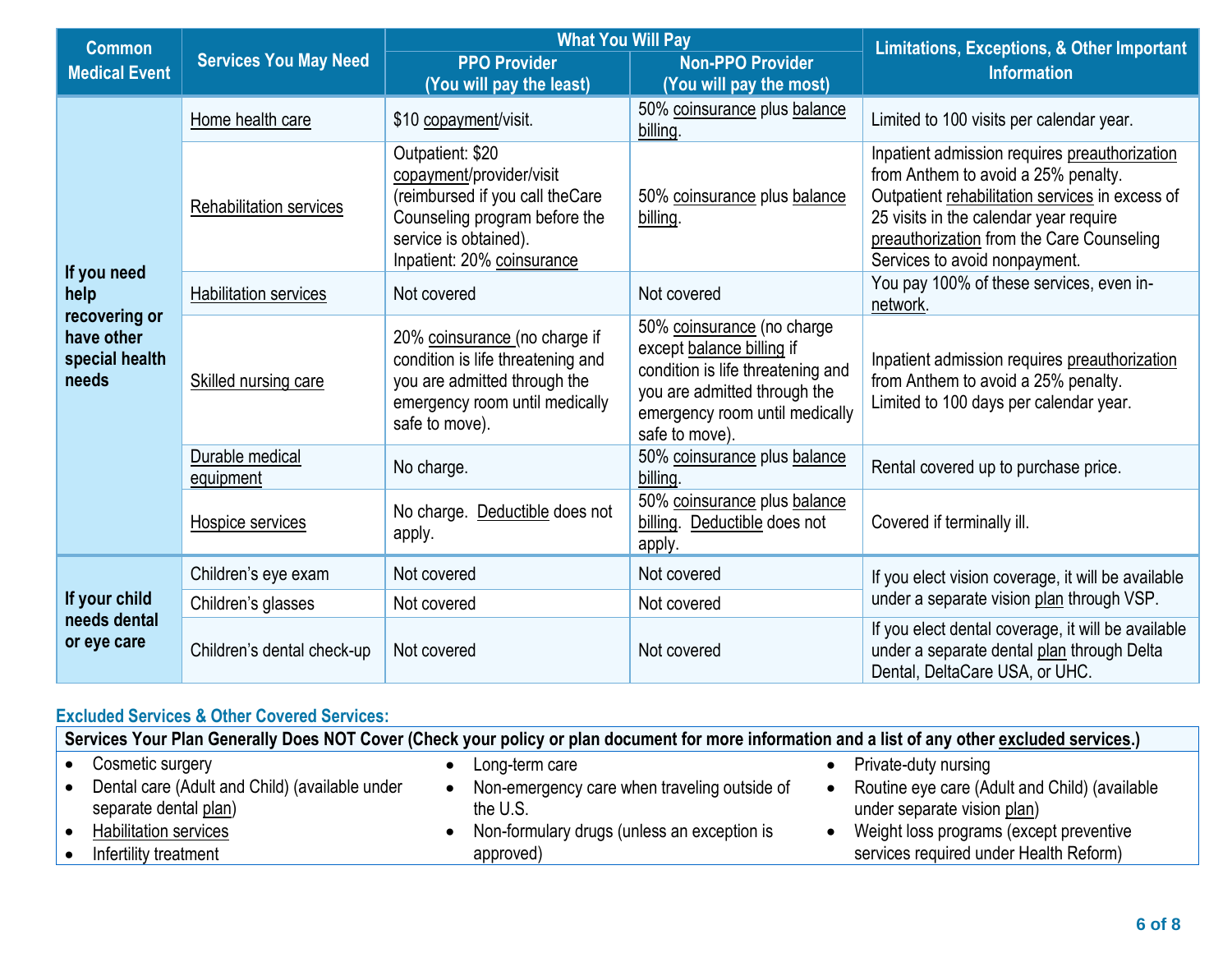| Other Covered Services (Limitations may apply to these services. This isn't a complete list. Please see your plan document.) |  |
|------------------------------------------------------------------------------------------------------------------------------|--|
|------------------------------------------------------------------------------------------------------------------------------|--|

- Acupuncture (up to 25 visits/year)
- Bariatric Surgery (preauthorization is required)
- Hearing aids (limited to \$800/device/ear every 48 months)
- Routine foot care (for insulin dependent diabetics)

• Chiropractic care (up to 25 visits/year)

Your Rights to Continue Coverage: There are agencies that can help if you want to continue your coverage after it ends. The contact information for those agencies is: the Department of Labor's Employee Benefits Security Administration at 1-866-444-EBSA (3272) or [www.dol.gov/ebsa/healthreform.](file:///C:/NRPortbl/EAST/JLH/www.dol.gov/ebsa/healthreform) Other coverage options may be available to you too, including buying individual insurance coverage through the Health Insurance Marketplace. For more information about the Marketplace, visit www.HealthCare.gov or call 1-800-318-2596.

Your Grievance and Appeals Rights: There are agencies that can help if you have a complaint against your plan for a denial of a claim. This complaint is called a grievance or appeal. For more information about your rights, look at the explanation of benefits you will receive for that medical claim. Your plan documents also provide complete information to submit a claim, appeal, or a grievance for any reason to your plan. For more information about your rights, this notice, or assistance, contact: The Trust Fund Office at 1-800-922-9902. You may also contact the Department of Labor's Employee Benefits Security Administration at 1-866-444-EBSA (3272) or [www.dol.gov/ebsa/healthreform.](file:///C:/NRPortbl/EAST/JLH/www.dol.gov/ebsa/healthreform)

# **Does this plan provide Minimum Essential Coverage? Yes**

If you don't have Minimum Essential Coverage for a month, you'll have to make a payment when you file your tax return unless you qualify for an exemption from the requirement that you have health coverage for that month.

### **Does this plan meet the Minimum Value Standards? Yes**

If your plan doesn't meet the Minimum Value Standards, you may be eligible for a premium tax credit to help you pay for a plan through the Marketplace.

#### **Language Access Services:**

Spanish (Español): Para obtener asistencia en Español, llame al 1-800-922-9902. Tagalog (Tagalog): Kung kailangan ninyo ang tulong sa Tagalog tumawag sa 1-800-922-9902. Chinese (中文): 如果需要中文的帮助,请拨打这个号码 1-800-922-9902. Navajo (Dine): Dinek'ehgo shika at'ohwol ninisingo, kwiijigo holne' 1-800-922-9902.

––––––––––––––––––––––*To see examples of how this plan might cover costs for a sample medical situation, see the next section.–––––––––––*–––––––––––